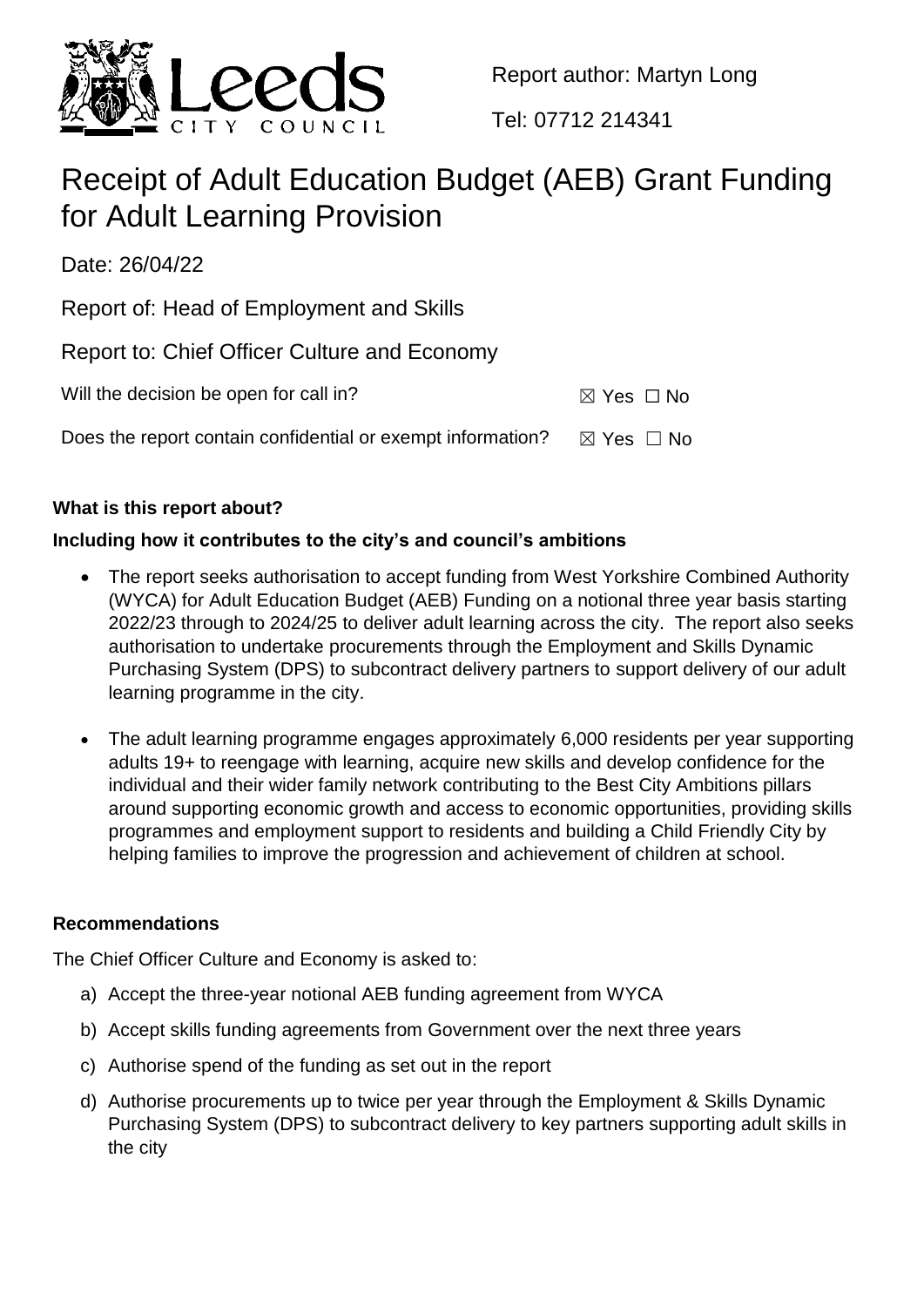## **Why is the proposal being put forward?**

- 1 Each year Leeds City Council is awarded funding to deliver the adult learning programme in Leeds. For the academic year 2021/22 due to devolution arrangements the fund holder transferred from the ESFA to WYCA. In light of this for 2022/23, a new three year notional funding agreement has been put in place replacing the previous annual academic year funding approach. This will enable a longer term view to funding, allowing a more sustainable and innovative approach to the council's provision. The notional funding is to be awarded on the understanding the Council continues to provide a diverse range of programmes that meet a wide range of learner needs, develop delivery plans and contribute to forward planning. Alongside this the Education and Skills Funding Agency (ESFA) provides a small amount of funding for learners residing outside of WYCA's geography.
- 2 The proposals set out in this report contribute to the Best City Ambition pillars by supporting economic growth and access to economic opportunities, providing skills programmes and employment support and building a Child Friendly City by helping families to improve the progression and achievement of children at school.

## **What impact will this proposal have?**

| <b>Wards affected:</b>            |       |      |  |
|-----------------------------------|-------|------|--|
| Have ward members been consulted? | □ Yes | No ⊡ |  |

3 Leeds City Council is the fund holder of the local AEB grant, delivering a broad and balanced programme of adult learning each year in Leeds to approximately 7,000 residents, managed by the Council's Employment and Skills Service. Adult learning re-engages adults 19 years plus in activities to acquire new skills and interests for the benefit of the individual and their wider family networks. This offer supports learners to develop their skills and confidence particularly in relation to progressing into further training or employment supporting the city's inclusive growth strategy. The programme delivery is particularly targeted in disadvantaged areas where there is an evidenced need to provide this type of provision and support.

## **What consultation and engagement has taken place?**

- 4 In line with best practice consultation and engagement has taken place with WYCA, service users, employment and skills stakeholders and subcontracted delivery partners. These activities focused on programme content, access and the quality of delivery. This has informed the programme approach and consultation and engagement activities will continue to be regularly undertaken to ensure the provision meets the needs of all stakeholders.
- 5 The Deputy Leader and Executive member for Economy, Culture and Education has been consulted.

#### **What are the resource implications?**

- 6 The funding for the academic year 2022/23 through to 2024/25 brings income to the Council enabling an adult learning programme to be delivered across the city. Due to the annual, recurring nature of this funding, the required Employment and Skills programme managers, quality officers, tutors and administrative resources are already in post in post for delivery for the subsequent academic years.
- 7 The funding is allocated across the following areas;
	- a) Subcontracted provision working with key partners across the city to deliver adult training provision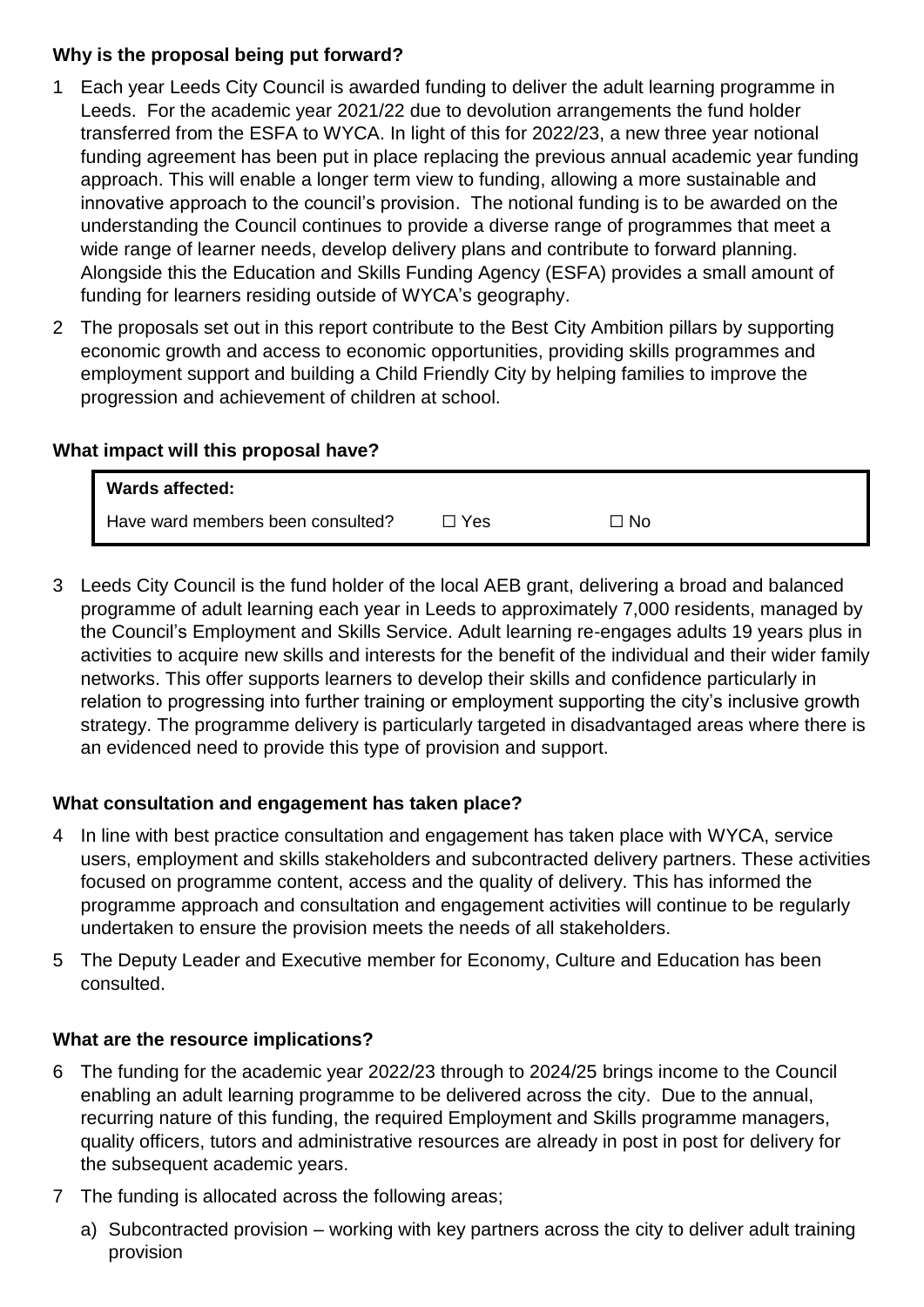- b) Provision developed and delivered internally by the Employment and Skills Service
- c) Administrative costs associated with managing the programme such as provider management, quality assurance and compliance activities to meet Ofsted and funder requirements

#### **What are the legal implications?**

- 8 Due to the value of funding a key decision is required to;
	- a) Accept funding from WYCA.
	- b) Accept funding from ESFA
	- c) Undertake procurements using the Employment and Skills DPS. A Significant Operational Decision will be taken to award contracts flowing as a direct consequence from the key decision.
- 9 The decision was added to the list of forthcoming key decisions on 10<sup>th</sup> March 2022. Link to [forward notice](https://democracy.leeds.gov.uk/mgIssueHistoryHome.aspx?IssueId=121282&OptionNum=0&)
- 10 The decision is subject to call in
- 11 The proposal sets out to accept funding at the indicative levels set out within this report. To note any significant amendments to the funding amounts will be clarified through a Significant Operational Decision together with confirmation the grant agreement has been approved by legal procurement.
- 12 The information contained in the confidential Appendix is confidential as it refers to the business affairs of the Council and a third party. It is considered that it is not in the public interest to disclose this information at this stage. It is therefore considered that the Appendix is treated as exempt under Access to Information Rule 10.4(3).

#### **What are the key risks and how are they being managed?**

13 A key risk to the programme is the delivery and engagement of residents. Covid-19 has impacted the number of learners typically expected throughout the year. Mitigating actions have been put in place such as online learning, blended learning and digital support for learners and will continue to be used. Subcontracted partners have also been impacted by the impact of Covid-19 too with resources allocated to support providers.

#### **Does this proposal support the council's three Key Pillars?**

 $\boxtimes$  Inclusive Growth  $\boxtimes$  Health and Wellbeing  $\boxtimes$  Climate Emergency

14 The proposals set out in this report contribute to the Best City Ambition Pillars by supporting economic growth and access to economic opportunities, providing skills programmes and employment support to residents, and building a Child Friendly City by helping families to improve the progression and achievement of children at school. The online learning provided as part of the programme enables residents to learn without the need to travel to training venues which can include bus and car travel supporting the climate emergency in the city

# **Options, timescales and measuring success**

#### **What other options were considered?**

15 There are no alternative options to accepting the AEB grant. Regarding alternatives to commission adult learning provision delivery through subcontracted partners the Council does not have sufficient capacity or qualified teacher resources for 100% internal delivery and the